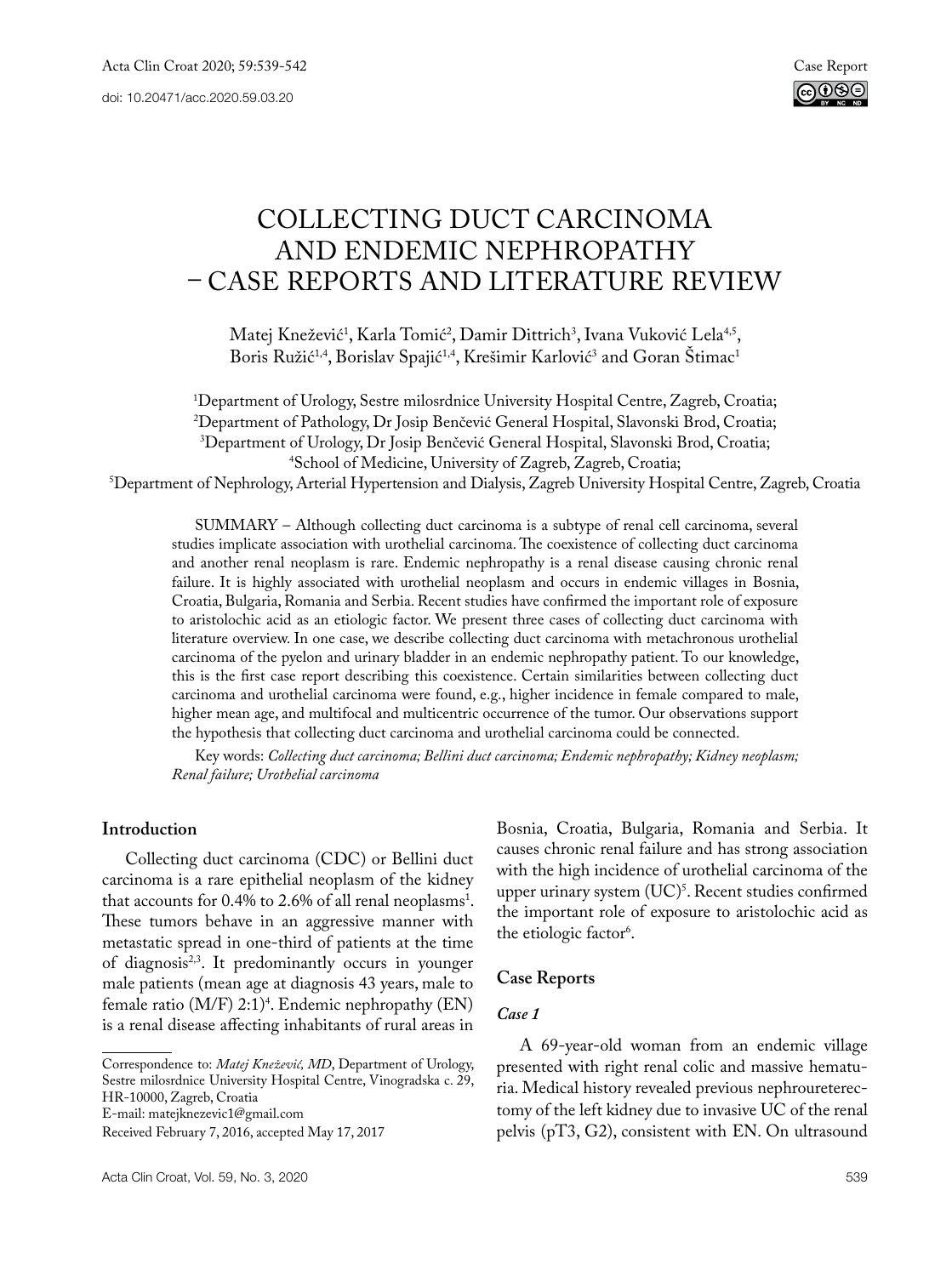

*Fig. 1. Histologically, the tumor was composed of small tubules with highly atypical cells and marked desmoplastic stroma (hemalaun/eosin x100) (A); immunohistochemically positive CK7x100 (B); and CK34ßE12x200 (C).*

(US) and computer tomography (CT) scan, a tumor mass measuring 85x65x55 mm was found in the superior part of the contralateral right kidney. The patient underwent radical nephroureterectomy. Histologically, the tumor was composed of small tubules with highly atypical cells and marked desmoplastic stroma. Immunohistochemical analysis with CK7, CK34ßE12, CD10 and vimentin confirmed the diagnosis of CDC

 $(pT3, G2)$  (Fig. 1 A, B, C). Postoperatively, the patient was referred to hemodialysis and discharged home in good condition. After eight months, she was readmitted to the hospital due to severe hematuria. Cystoscopy revealed a tumor of the urinary bladder. Salvage cystectomy was performed. Histopathologic analysis showed UC (pT1, G2, high grade according to the World Health Organization (WHO) classification from 2004)*.* The patient died 11 months after the initial diagnosis due to malignant disease.

### *Case 2*

A 66-year-old male was admitted to the hospital due to lower urinary tract symptoms. Routine US described suspicious hypoechogenic zones in the right kidney, and CT confirmed a tumor mass measuring 44x43 mm. Radical nephrectomy was performed. Histopathologic examination with immunohistochemistry diagnosed CDC (pT3a, G4). After 10 days, the patient was discharged in a satisfactory condition. Due to poor general state, chemotherapy and radiotherapy were not indicated. Eight months after the initial diagnosis, the patient's condition deteriorated (with malaise and loss of weight) and the patient died.

## *Case 3*

A female patient aged 61 suffering from hematuria and right lumbar pain was admitted. US showed a right kidney tumor. CT detected a soft tumorous mass measuring 40x35x30 mm in the lower and middle group of calices. Radical nephrectomy of the right kidney was performed. Imunohistologically, the tumor was diagnosed as Bellini duct carcinoma with positive regional lymph nodes (pT3N1, G3). Six days after surgery, the patient was discharged in good condition. Chemotherapy was administered (M-VAC protocol and sorafenib). The patient developed lung metastases after 10 months. Liver and bone metastases were found in additional 6 months. The patient died 18 months after the initial diagnosis due to primary disease.

All procedures performed in the studies involving human participants were in accordance with ethical standards of the institutional and/or national research committee and with the 1964 Helsinki Declaration and its later amendments or comparable ethical standards. An informed consent was obtained from all patients included in the study.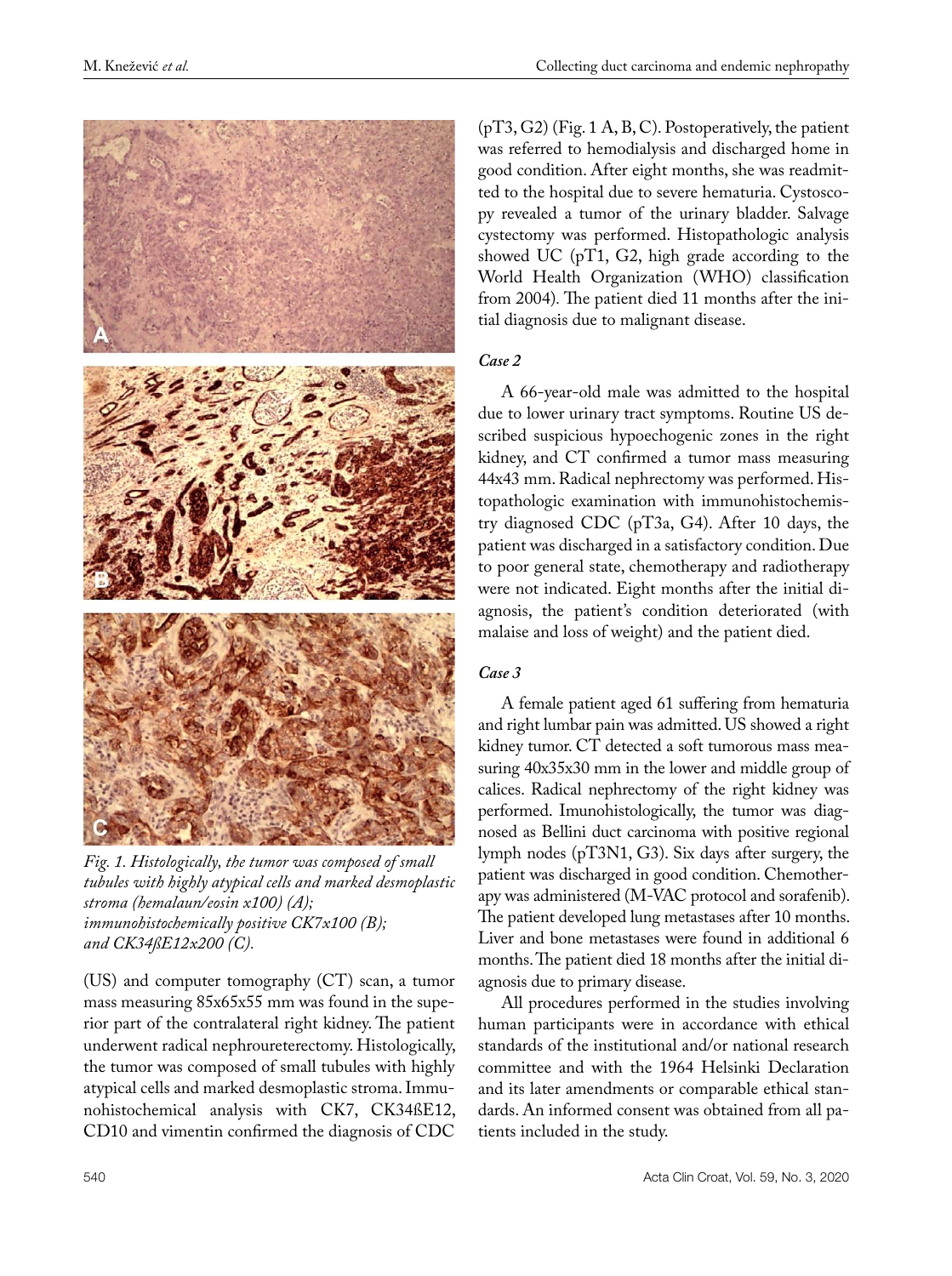# **Discussion**

Collecting duct carcinoma is a rare neoplasm with 1% incidence of all renal tumors'. The coexistence with another renal neoplasm has been rarely described, usually with other subtypes of renal cell carcinoma (RCC) and  $UC^s$ . According to the WHO, CDC is a subtype of RCC, although some authors implicate association and similarities with UC9 . The possible association of CDC and UC may reflect their common embryologic origin in Wolf's duct<sup>10</sup>. Our observations suggest some similarities between CDC and UC.

We analyzed all nephrectomy cases treated for renal and ureteral tumor at the Department of Urology in the endemic nephropathy region during the 2008- 2010 period. During the study period, 84 cases were diagnosed as renal or ureteral tumor (M/F=1:1.27, mean age 68.2). RCC was diagnosed in 29 cases (M/ F=1.63:1, mean age 63.9), UC in 52 cases (M/ F=1:1.88, mean age 74.3), and CDC in 3 cases (M/ F=1:2, mean age 66.6). The incidence of CDC in our Department was 3.57% of all renal tumors including upper urinary tract (pyelon, ureter), which was higher than expected concerning literature data<sup>10</sup>.

In Case 1, EN presenting with UC of the renal pelvis and urinary bladder occurred metachronously with CDC. To our knowledge, this is the first case report of this rare coexistence in the English literature. Nowadays, EN and UC are considered to be different clinical presentations of one disease that is influenced by exposure to aristolochic acid<sup>6</sup>. Following metabolic activation, aristolochic acid reacts with genomic DNA to form aristolactam-DNA adducts that generate a unique A:T to T:A transversions in the nontranscribed TP53 mutational spectrum. Therefore, these, otherwise rare mutations are a biomarker of exposure to aristolochic acid<sup>11</sup>. Upper UC is present in 50% of  $EN$ cases, while they account for only 5% of all urinary tract cancers worldwide<sup>5</sup>. Specific UC mortality in the EN region compared to Croatia is 55 times higher (with female predominance)12. Patients from endemic region with UC tend to have impaired kidney function. According to the modified WHO criteria, EN is defined by living in endemic region for more than 15 years, impaired kidney and anemia with exclusion of other causes of chronic kidney disease. Typical renal histopathology in early stages of EN shows extensive cortical tubular atrophy and dense interstitial fibrosis with gradient and little inflammation, but due to secondary changes, it is frequently insufficient for making

the diagnosis of EN in older population. Our first case of a patient from a Bosnian endemic village met the EN criteria; according to the epidemiologic survey, the patient had been exposed to aristolochic acid, and apart from Bellini duct carcinoma, had UC of the pyelon and a severely reduced kidney function (eGFR 17 mL/min). Histopathologic examination also revealed chronic pyelonephritis with already advanced interstitial fibrosis. Tumor TP53 mutational spectrum, using p53 AmpliChip Technology, demonstrated specific A:T to T:A transversions, which are the biomarker of exposure to aristolochic acid, and consequently EN marker. Therefore, this is a unique case of two different rare conditions and urothelial tract tumors in the same patient.

Our analysis confirmed that in the EN region, UC occurs more frequently than RCC, with a female predominance and higher mean age at onset. It is also observed that UC in EN regions is more frequently bilateral, multifocal and multicentric<sup>13</sup>. CDC from our endemic region shared some similarities with UC, e.g., higher incidence in female than male, higher mean age, and metachronous urothelial carcinoma of the pyelon and urinary bladder in one patient. CDC might be distinct from conventional RCC but shares biologic features with UC, with consequent implications for its management<sup>9</sup>. Because of the close relationship between CDC and UC (a common embryologic origin that arises from the mesonephrons), CDC could also have similarities with UC from endemic region in risk factors and showing a higher incidence in endemic region.

The understanding of the CDC is still insufficient. It is a disease with poor prognosis, survival and response to target therapies<sup>3,14</sup>. The cases reported in this paper could contribute to deeper understanding of the rare CDC entity. Regarding this, our study supports the hypothesis that CDC and UC could be connected. Further larger studies on the possible connection to EN are needed.

# **Conclusion**

The coexistence of CDC with other renal neoplasms is rare. We report the first case of CDC coexisting with UC of the pyelon and urinary bladder in an EN patient. Recently, aristolochic acid was confirmed as an etiologic factor for EN. On the other hand, the